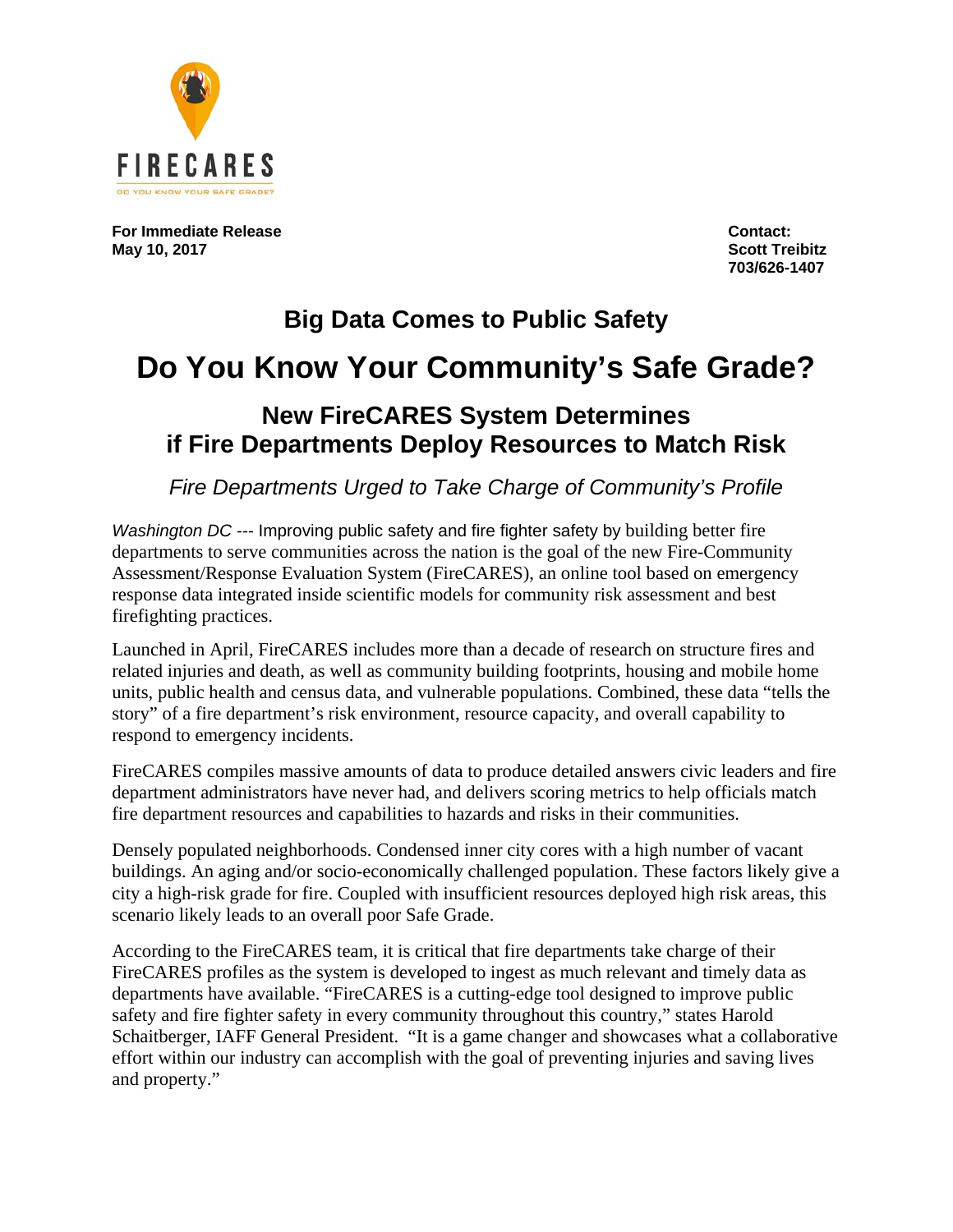#### **Page 2/ Do You Know Your Community's Safe Grade?**

In today's fast changing economy, local government decision makers often cut fire department resources faster than fire service leaders can evaluate the potential impact. These fateful decisions can leave a community without sufficient resources to safely and effectively respond to emergency calls. "In the constant battle to match critical resources to the needs in our communities, FireCARES provides valuable information designed to decrease overall community risks and vulnerability," noted Chief Otto Drozd, President Metropolitan Fire Chiefs. "FireCARES assists decision makers in the evaluation of options and/or solutions to address each community's individual risk profile, structural hazards, and a fire departments' response capability."

FireCARES data is stored in the cloud making it readily accessible by fire department officials and can be retrieved to produce analyses, comparative reports and other pertinent data for a city. Having this data in real time will help jurisdictions evaluate resources, analyze outcomes and conduct long-term planning. FireCARES will improve fire fighter safety and health and fire department capabilities and performance.

The FireCARES project is already generating meaningful data and scores for U.S. cities. The FireCARES web portal [\(www.firecares.org\)](http://www.firecares.org/) allows any fire department to easily upload new layers of data from fire incidents and other information. The FireCARES analysis and measurements will become more accurate and granular over time as fire departments begin to upload more information gathered from the fire ground.

FireCARES provides three essential scores for each city:

- **The Community Risk Score** -- measures a community's risk for fire, injury, and death based on information such as geography, population demographics, the built environment and critical infrastructure.
- **The Fire Department Performance Score** -- measures how well a fire department performs compared to industry standards.
- **The Safe Grade** -- reflects how effectively fire department resources are deployed to match the level of risks for a structure fire in a city.

Big data and the FireCARES scores will help hold civic leaders to account for the decisions they make regarding budgeting for fire department staffing and resources. And it will give fire departments across the U.S. an unprecedented, real-time tool to analyze and understand fire risks in their communities. Chief John Sinclair, President IAFC notes that "FireCARES was created and designed to be a tool for fire chiefs to assess their community needs and help reduce risk to citizens and firefighters. It can also be an essential planning and budgeting tool that provides a granular look at the risk and resources within the community."

Funded with an Assistance to Firefighters Grant (AFG) from the U.S. Federal Emergency Management Agency (FEMA), FireCARES is a collaborative effort of the Commission on Fire Accreditation International (CFAI-RISK), the International Association of Fire Fighters (IAFF), the International Association of Fire Chiefs (IAFC), the Metropolitan Fire Chiefs, Underwriters Laboratory (UL), the National Institute of Standards and Technology (NIST), Urban Institute (UI), University of Texas at Austin and other partners.

For more information on FireCARES and instructions for fire departments on how to upload data visit [www.firecares.org.](http://www.firecares.org/)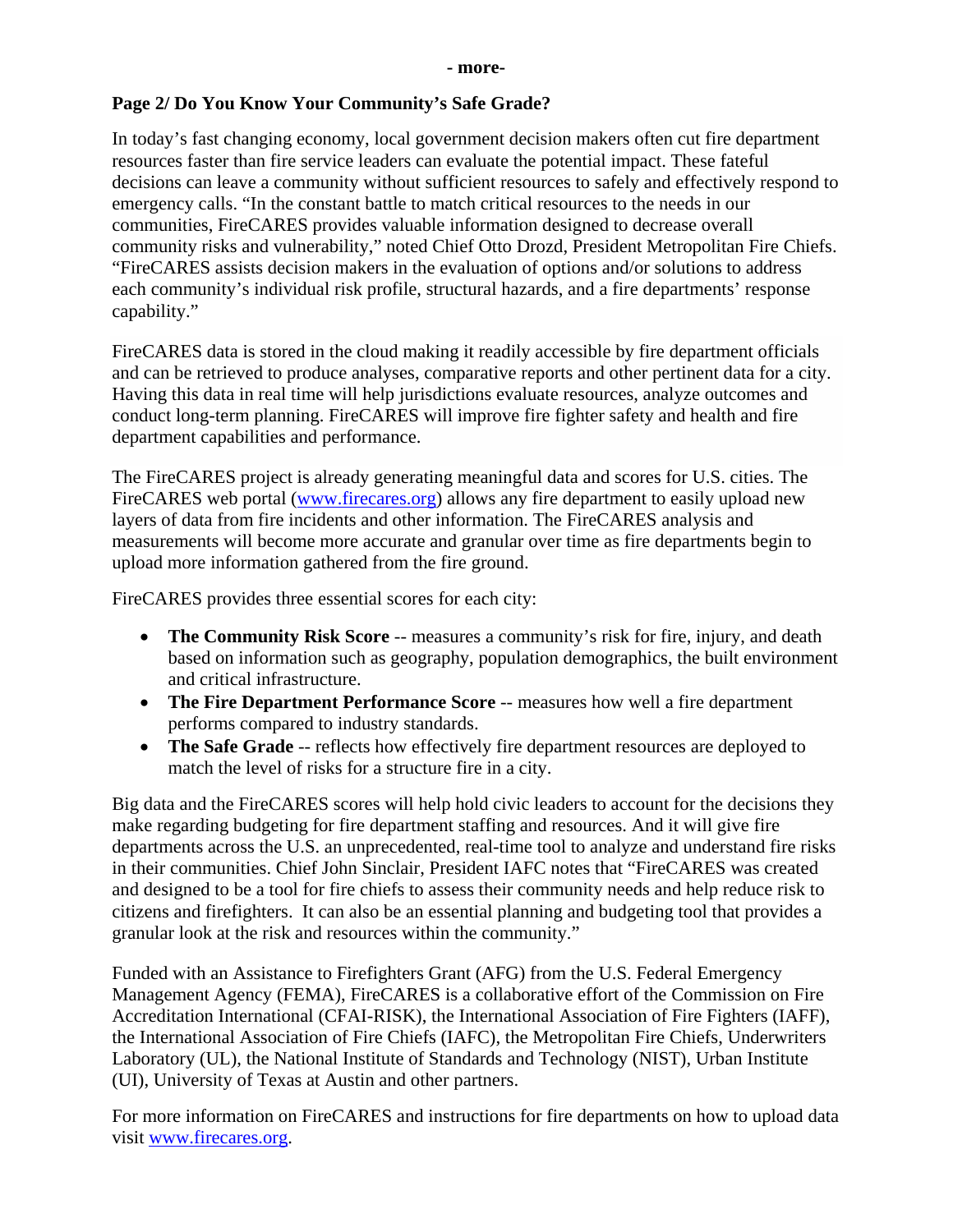

#### **Quotes from FireCARES Team /Project Partners**

"Good information is gold before response and on the fire ground. It can mean the difference between life and death for fire fighters and the people they are committed to protect. FireCARES will change the nature of work for the fire service because it provides an accurate and up-to-date picture of the risk environment in our communities."

Lori Moore Merrell, DrPH, MPH FireCARES Project Manager International Association of Fire Fighters ~~~~~~~~~~~~~~~~~~

"The need for fire service leaders to provide transparency in their actions, make decisions based on hard data, and promote a culture that can adapt quickly, and innovate with creativity, is the new normal. FireCARES serves as a beneficial tool to agencies wishing to improve as it provides easy access to necessary risk and performance data. Such data are critical in the Commission on Fire Accreditation International accreditation process where agencies self-assess their organization to industry best practices to determine risk and safety needs for the community, evaluate performance, and establish methods to continuously improve."

Randy Bruegman, CFO, FIFireE President, Center for Public Safety Excellence ~~~~~~~~~~~~~~~~~~~~~~~~~~~~~

"FireCARES is platform that takes the complex issue of data analysis and develops the tools to make data useful for the fire service. It can become a total launch point for the fire service to recognize the power of data and the value of quality data entry."

Stephen Kerber, PE Director UL Firefighter Safety Research Institute ~~~~~~~~~~~~~~~~~~~~~~~~~

"The launch of FireCARES represents a watershed event in firefighter safety. We brought together an interdisciplinary team of engineers, firefighter research scholars, statisticians and the firefighter community, to produce a community assessment risk tool to benefit society."

Robert Santos Chief Methodologist, Urban Institute ~~~~~~~~~~~~~~~~~~~~

"FireCARES uses advancements in measurement science allow for a better understanding of how community characteristics uniquely define their fire risks and demand for fire department services."

David T. Butry, Ph.D. Chief, Applied Economics Office National Institute of Standards and Technology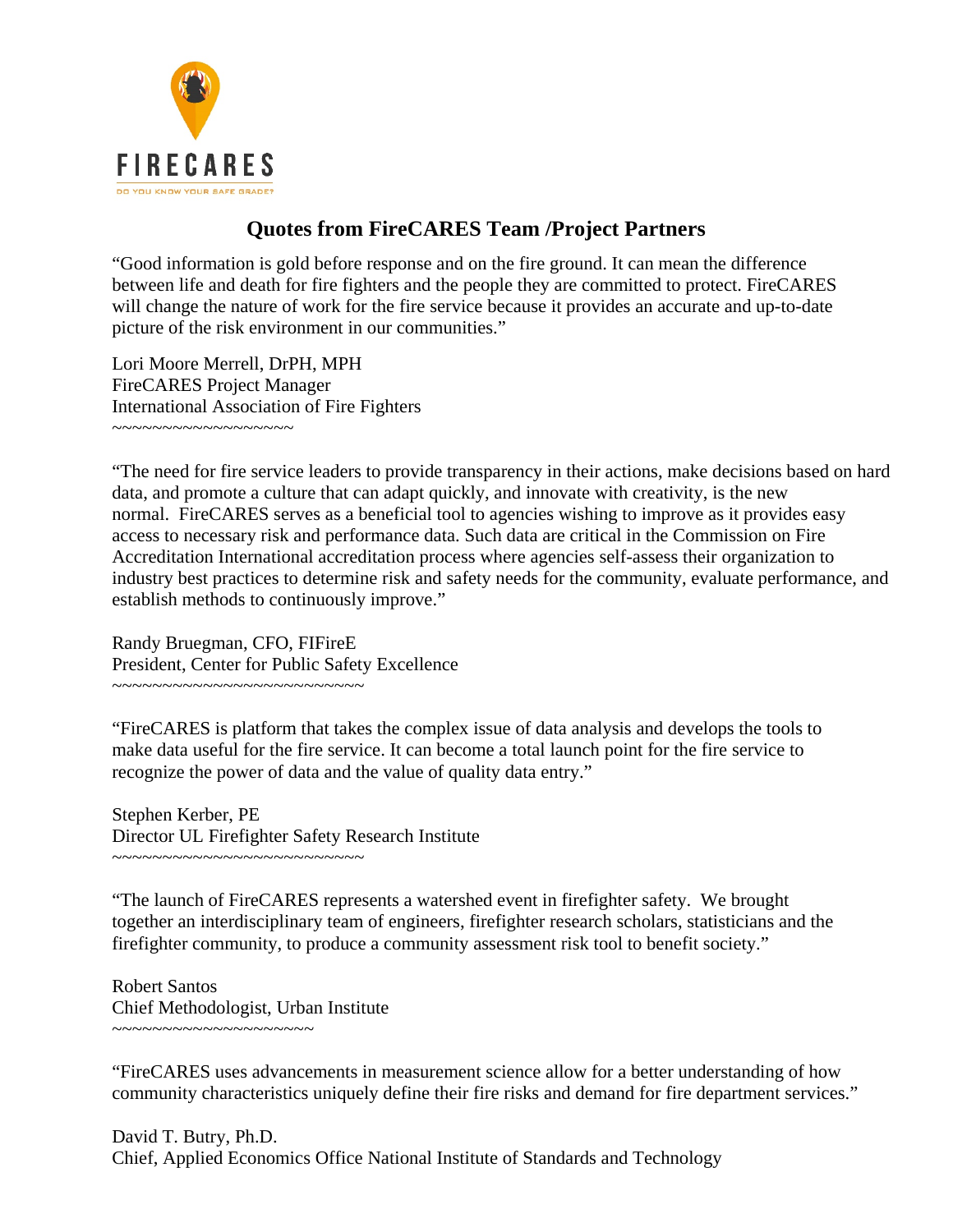"FireCARES is a cloud-based, big-data analytical platform that brings together numerous layers of information — from residential parcel data to detailed characteristics of high-rise and commercial buildings — to help policy makers and fire departments allocate the right resources for their unique communities. It is an important tool that will improve our ability to assess and prepare for hazards, and the Cockrell School of Engineering at the University of Texas at Austin is a proud partner in its development."

Dean Sharon Wood Cockrell School of Engineering The University of Texas at Austin ~~~~~~~~~~~~~~~~~~~~~~~~~

~~~~~~~~~~~~~~~~~~~~~~~

#### **Quotes from Industry Leaders**

(As reflected in body of release)

"FireCARES is a cutting-edge tool designed to improve public safety and fire fighter safety in every community throughout this country. FireCARES is a game changer and showcases what a collaborative effort within our industry can accomplish with the goal of preventing injuries and saving lives and property. FireCARES is a big-data analytical system that can hold policy makers accountable and educate taxpayer on their investment in fires services in their neighborhoods."

Harold A. Schaitberger General President International Association of Fire Fighters ~~~~~~~~~~~~~~~~~~

"In the constant battle to match critical resources to the needs in our communities, FireCARES provides valuable information designed to decrease overall community risks and vulnerability. FireCARES assists decision makers in the evaluation of options and/or solutions to address each community's individual risk profile, structural hazards, and a fire departments' response capability. The Overarching goal of FireCARES is to assist in making sound decision, based on quantifiable data that will provide for safe, effective, and efficient emergency response services"

Chief Otto Drozd, III President Metropolitan Fire Chiefs Association Orange County Fire Rescue Department ~~~~~~~~~~~~~~~

"FireCARES was created and designed to be a tool for fire chiefs to assess their community needs and help reduce risk to citizens and firefighters. It can be an essential planning and budgeting tool that provides a granular look at the risk and resources within the community."

Chief John Sinclair IAFC President and Chairman of the Board